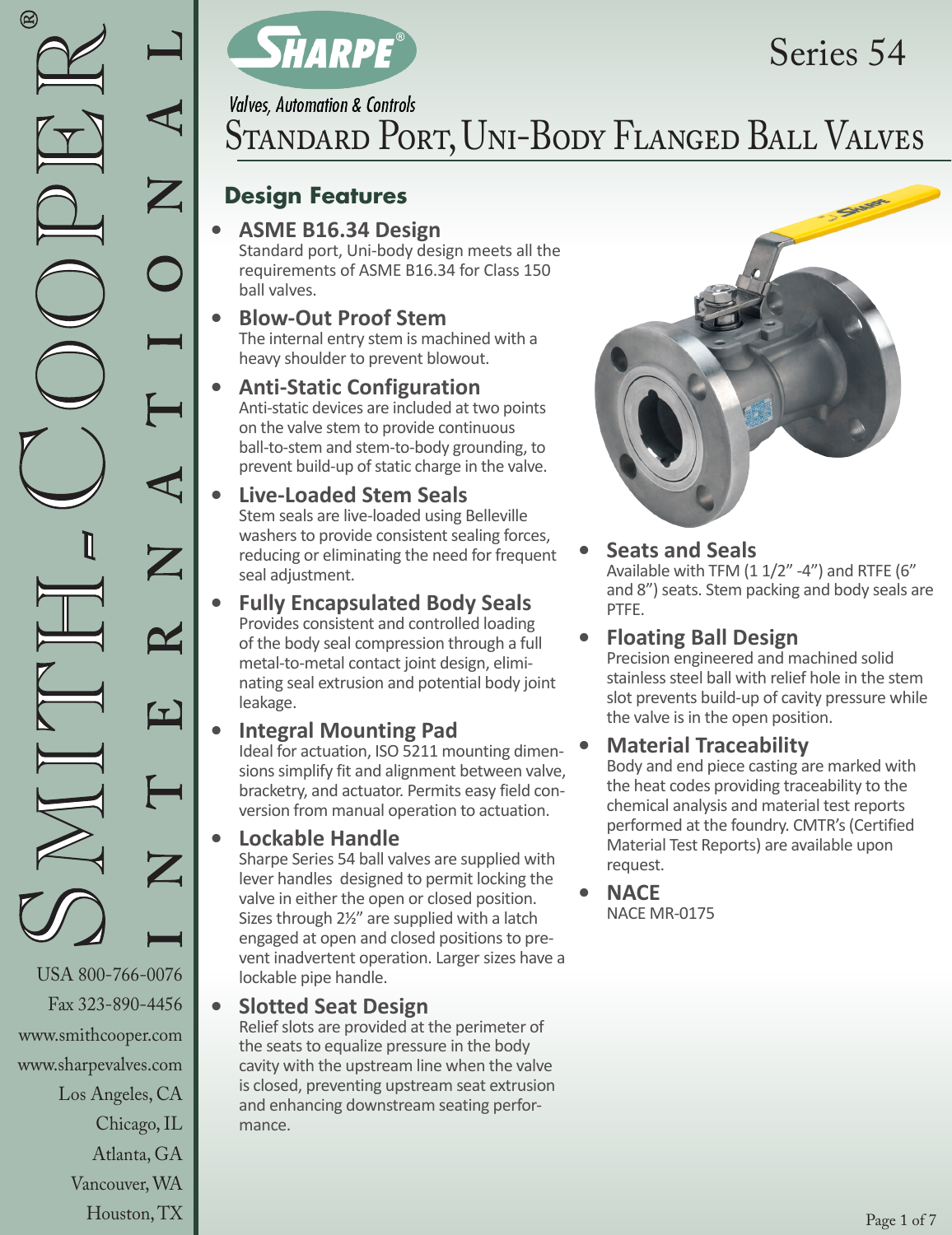



#### $1\frac{1}{2}$ " -  $2\frac{1}{2}$ "

| No.            | <b>Part Name</b>         | Material                                                         | Qły                      |
|----------------|--------------------------|------------------------------------------------------------------|--------------------------|
|                | Body                     | Carbon Steel ASTM A216 WCB<br>316 Stainless Steel ASTM A351 CF8M |                          |
| $\overline{2}$ | <b>Thrust Bearing</b>    | PTFE                                                             | 1                        |
| 3              | Stem                     | 316 Stainless Steel                                              | 1                        |
| 3A             | <b>Anti-Static Devic</b> | Located on Stem, not shown                                       |                          |
|                | Ball                     | 300 Series Stainless Steel                                       | 2                        |
|                | <b>Spring</b>            | <b>Hard Drawn Stainless</b>                                      | $\overline{\phantom{a}}$ |
| 4              | Stem Packing             | RTFF                                                             |                          |
| 5              | <b>Packing Gland</b>     | <b>300 Series Stainless Steel</b>                                | 1                        |
| 6              | <b>Belleville Washer</b> | 300 Series Stainless Steel                                       | 4                        |
| 7              | <b>Gland Nut</b>         | <b>300 Series Stainless Steel</b>                                |                          |
| 8              | Lock Tab                 | 300 Series Stainless Steel                                       | 1                        |
| 9              | Handle                   | <b>300 Series Stainless Steel</b>                                | 1                        |
| 10             | Handle Washer            | 300 Series Stainless Steel                                       |                          |
| 11             | Handle, Nut              | <b>300 Series Stainless Steel</b>                                | 1                        |
| 12             | Sent                     | <b>TFM</b>                                                       | 2                        |
| 13             | Ball                     | 316 Stainless Steel                                              |                          |
| 14             | <b>Body Seal</b>         | RTFF                                                             | 1                        |
| 15             | End Cap                  | Carbon Steel ASTM A216 WCB<br>316 Stainless Steel ASTM A351 CF8M | 1                        |
| 16             | Stop Pin                 | 300 Series Stainless Steel                                       | 1                        |

| No.            | <b>Part Name</b>         | Material                                                         | Qty            |
|----------------|--------------------------|------------------------------------------------------------------|----------------|
|                | Body                     | Carbon Steel ASTM A216 WCB<br>316 Stainless Steel ASTM A351 CF8M | 1              |
| $\overline{2}$ | <b>Thrust Bearing</b>    | <b>PTFF</b>                                                      | $\overline{1}$ |
| 3              | Stem                     | 316 Stainless Steel                                              | 1              |
| 3A             | <b>Anti-Static Devic</b> | Located on Stem, not shown                                       |                |
|                | Ball                     | 300 Series Stainless Steel                                       | 2              |
|                | <b>Spring</b>            | <b>Hard Drawn Stainless</b>                                      | $\gamma$       |
| 4              | Stem Packing             | <b>RTFF</b>                                                      |                |
| 5              | <b>Plain Washer</b>      | <b>300 Series Stainless Steel</b>                                | 1              |
| 6              | <b>Packing Gland</b>     | 300 Series Stainless Steel                                       | 1              |
| 7              | <b>Stop Plate</b>        | <b>300 Series Stainless Steel</b>                                | 1              |
| 8              | <b>Belleville Washer</b> | 300 Series Stainless Steel                                       | 4              |
| 9              | <b>Gland Nut</b>         | <b>300 Series Stainless Steel</b>                                | 1              |
| 10             | Lock Tab                 | 300 Series Stainless Steel                                       | 1              |
| $\bar{1}$      | <b>Wrench Block</b>      | <b>300 Series Stainless Steel</b>                                | 1              |
| 12             | Handle, Pipe             | <b>Galvanized Steel</b>                                          | 1              |
| 13             | Handle, Bolt             | <b>300 Series Stainless Steel</b>                                | 1              |
| 14             | Seat                     | TFM                                                              | $\gamma$       |
| 15             | Ball                     | 316 Stainless Steel                                              | 1              |
| 16             | <b>Body Seal</b>         | <b>RTFF</b>                                                      |                |
| 17             | End Cap                  | Carbon Steel ASTM A216 WCB<br>316 Stainless Steel ASTM A351 CF8M | 1              |
| 18             | Stop Pin                 | 300 Series Stainless Steel                                       | 1              |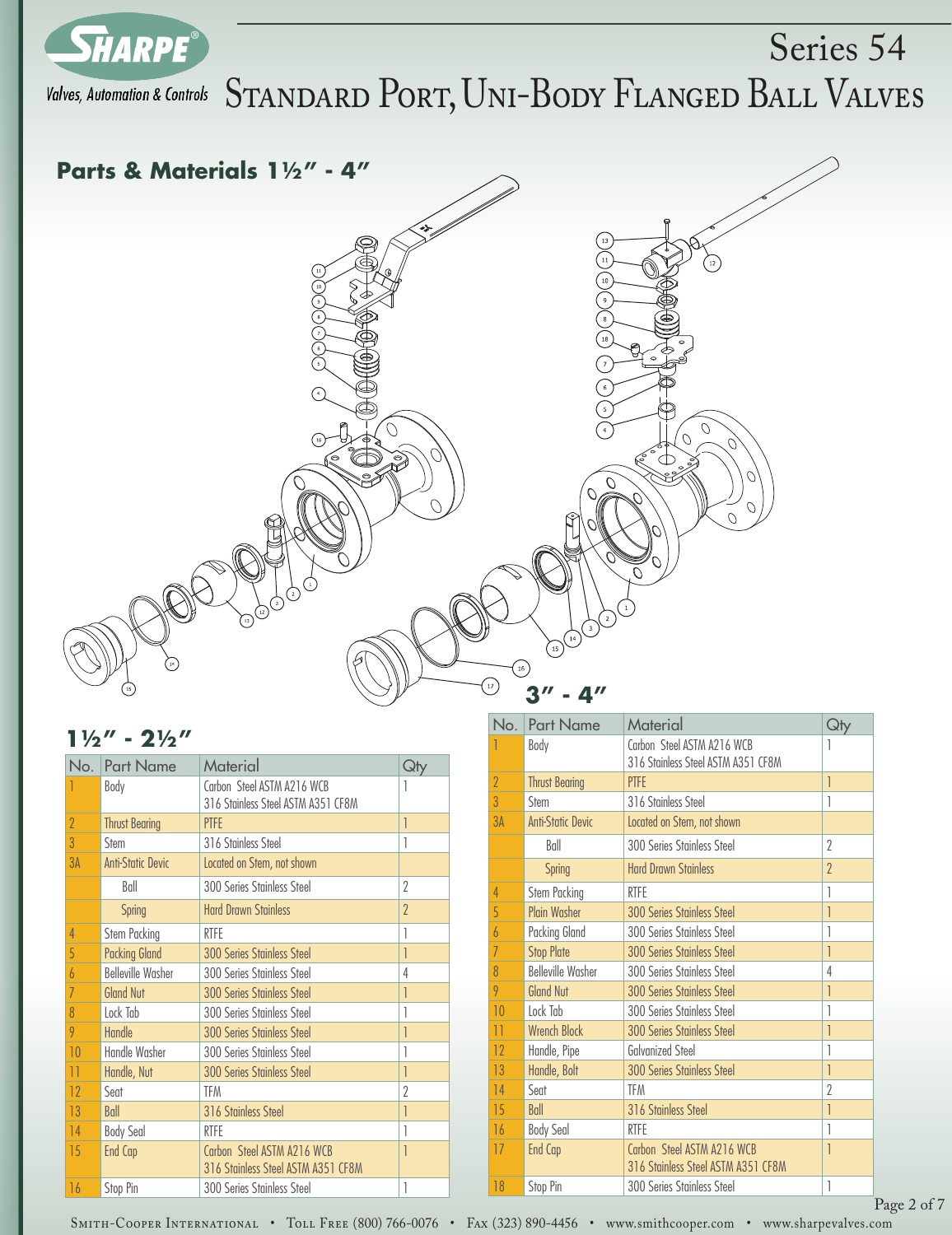

Valves, Automation & Controls  $S$ TANDARD  $P$ ORT, UNI-BODY FLANGED BALL VALVES Series 54



| No.                      | <b>Part Name</b>         | Material                                                         |          |
|--------------------------|--------------------------|------------------------------------------------------------------|----------|
|                          | Body                     | Carbon Steel ASTM A216 WCB<br>316 Stainless Steel ASTM A351 CF8M |          |
| $\overline{\phantom{a}}$ | End Cap                  | Carbon Steel ASTM A216 WCB<br>316 Stainless Steel ASTM A351 CF8M |          |
| 3                        | Stem                     | 316 Stainless Steel                                              |          |
| 3A                       | <b>Anti-Static Devic</b> | Located on Stem, not shown                                       |          |
|                          | Ball                     | 300 Series Stainless Steel                                       | 2        |
|                          | <b>Spring</b>            | <b>Hard Drawn Stainless</b>                                      | $\gamma$ |
| 4A                       | Gland Flange             | 300 Series Stainless Steel                                       |          |
| 4B                       | Sleeve                   | <b>Carbon Steel</b><br><b>300 Series Stainless Steel</b>         |          |
| 5                        | Ball                     | 316 Stainless Steel                                              |          |
|                          | Seat                     | <b>RTFF</b>                                                      | $\gamma$ |

| No.            | <b>Part Name</b>         | Material                                          |          |
|----------------|--------------------------|---------------------------------------------------|----------|
|                | Stem Packing             | PTFE                                              | 4        |
| 7A             | Ring Gland (8" Only)     | <b>300 Series Stainless Steel</b>                 | 1        |
| 8              | Thrust Bearing (6" Only) | PTFE                                              |          |
| $\overline{8}$ | Thrust Bearing (8" Only) | <b>RTFE</b>                                       |          |
| 8A             | <b>Thrust Bearing</b>    | PTFE                                              |          |
| 9              | <b>Body Seal</b>         | <b>PTFE</b>                                       |          |
| 10             | Stem Bearing (8" Only)   | <b>RTFF</b>                                       |          |
| 11             | <b>Travel Stop</b>       | <b>Zinc Plated Carbon Steel</b>                   |          |
|                |                          | <b>300 Series Stainless Steel</b>                 |          |
| 12             | Snap Ring                | Nickel Plated Carbon Steel                        |          |
| 13             | <b>Wrench Block</b>      | <b>300 Series Stainless Steel</b>                 |          |
| 14             | Handle, Pipe             | <b>Galvanized Steel</b>                           |          |
| 15             | <b>Gland Bolt</b>        | Carbon Steel<br><b>300 Series Stainless Steel</b> | $\gamma$ |

Smith-Cooper International • Toll Free (800) 766-0076 • Fax (323) 890-4456 • www.smithcooper.com • www.sharpevalves.com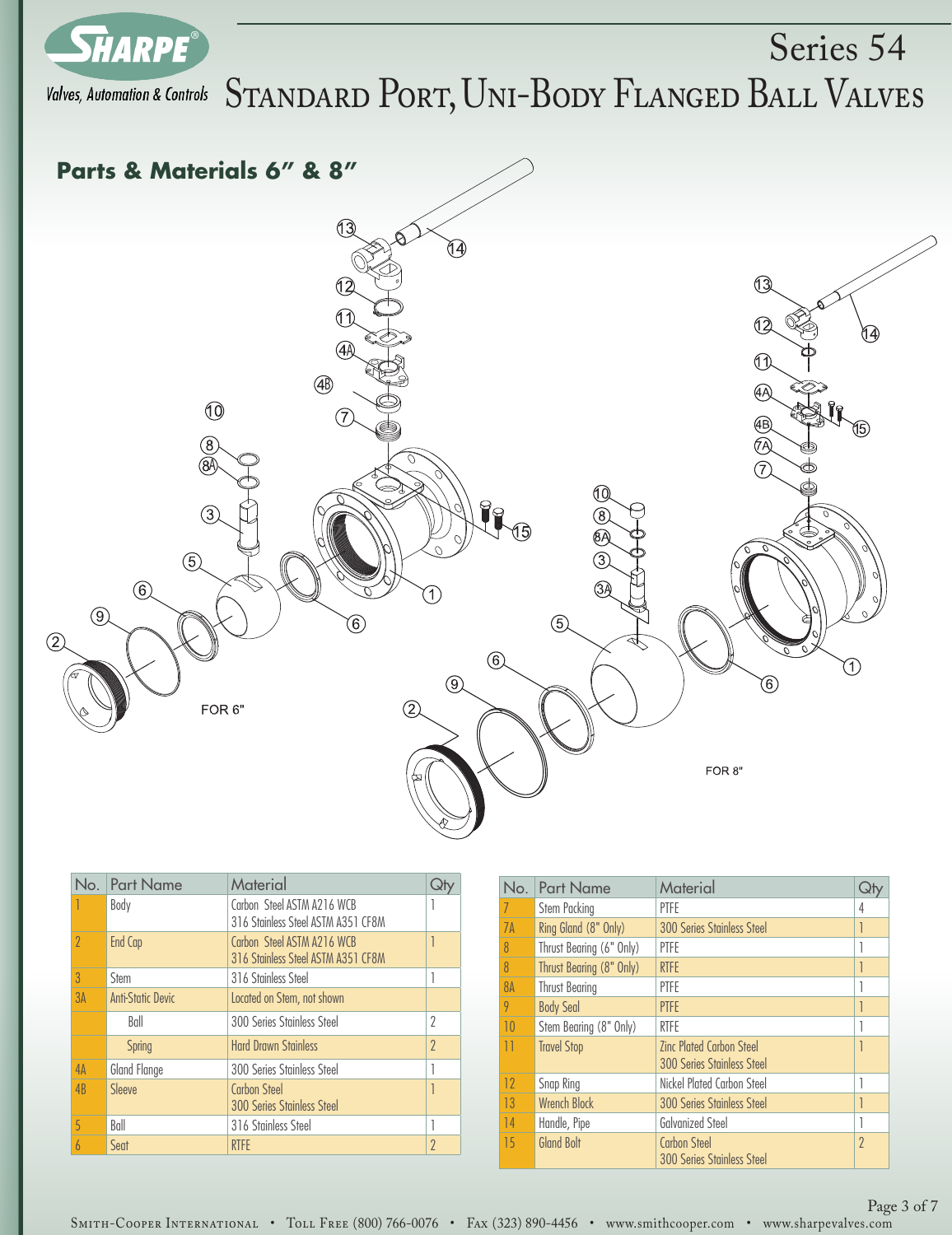

# Valves, Automation & Controls STANDARD PORT, UNI-BODY FLANGED BALL VALVES

**Dimensions 3" - 4"**

 $\mu_{\text{P.C.D.}}^{\text{Ma}^*\$}$ 

### **Dimensions 11/2" - 21/2"**









Series 54

| <b>SIZE</b>    | PORT | $\overline{A}$ | $\overline{B}$ | $\mathsf{C}$ | D | E.                   | G | G1 | $\mathbf{L}$ |                                                                     | Ma | P           | Z                          | <b>Mb</b> |
|----------------|------|----------------|----------------|--------------|---|----------------------|---|----|--------------|---------------------------------------------------------------------|----|-------------|----------------------------|-----------|
| $1\frac{1}{2}$ | 1.22 | 6.50           | 3.64           |              |   | $8.98$   4.21   2.00 |   |    |              | $3.25$   2.50 $\vert 0.343 \vert$ F07 (2.76)   M8                   |    |             | M6   F05 (1.97)   9/16"-18 |           |
| $\overline{2}$ | 1.50 | 7.01           | 4.41           | 8.98         |   |                      |   |    |              | $4.59$   2.38   3.48   2.87   0.343   F07 (2.76)   M8               |    | M6          | $ F05(1.97) $ 9/16"-18     |           |
| $2\frac{1}{2}$ | 1.97 | 7.48           | 3.94           |              |   | $8.98$   4.84   2.64 |   |    |              | $3.74$ 3.13 0.343 F07 (2.76) M8                                     |    |             | M6   F05 (1.97)   9/16"-18 |           |
| $\mathbf{R}$   | 2.56 | 7.99           |                |              |   |                      |   |    |              | 4.00   13.74   6.81   3.84   5.67   5.12   0.748   F10 (4.02)   M10 |    | $\sim$      |                            | $1" - 14$ |
| $\overline{4}$ | 2.99 | 8.98           |                |              |   |                      |   |    |              | 4.49   13.74   7.28   4.28   6.10   5.51   0.748   F10 (4.02)   M10 |    | <b>STEP</b> |                            | $1" - 14$ |

#### The dimensions above are for informational purposes only. Please contact Sharpe Valves if you need dimensions for construction.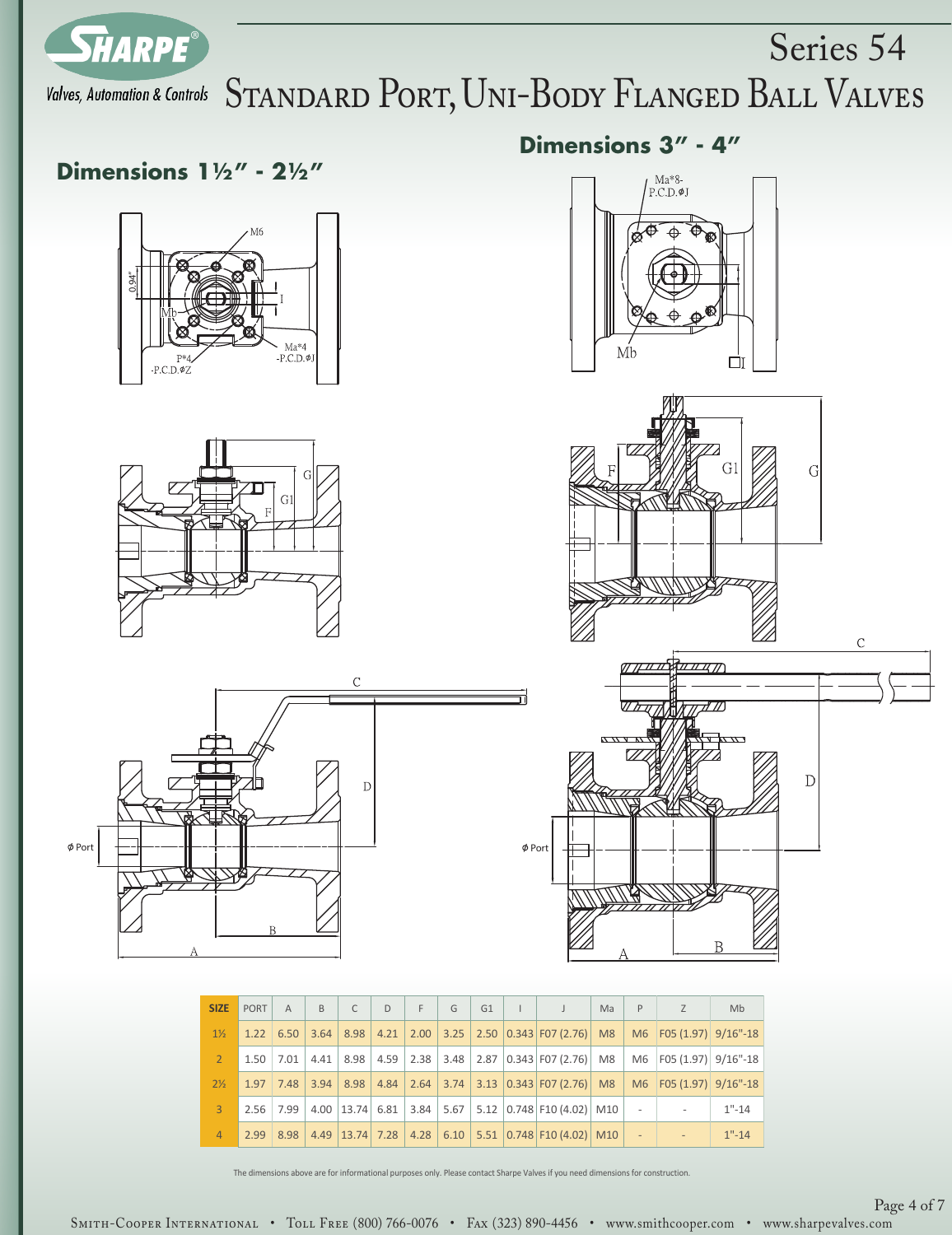

# Series 54 Valves, Automation & Controls STANDARD PORT, UNI-BODY FLANGED BALL VALVES

## **Dimensions**







**8"**

|  | SIZE PORT $A \mid B \mid C \mid D \mid F \mid G \mid G1$ |  |  |  |  | Ma                                                                          | Mb |
|--|----------------------------------------------------------|--|--|--|--|-----------------------------------------------------------------------------|----|
|  |                                                          |  |  |  |  | 3.94 10.51 4.61 25.59 9.28 4.84 3.07 1.38 1.024 F14 (5.51) 5/8" - 11 1.63   |    |
|  |                                                          |  |  |  |  | 5.98 11.50 5.85 37.40 11.89 6.84 3.58 1.93 1.024 F12 (4.92) M12 X 1.75 1.71 |    |

The dimensions above are for informational purposes only. Please contact Sharpe Valves if you need dimensions for construction.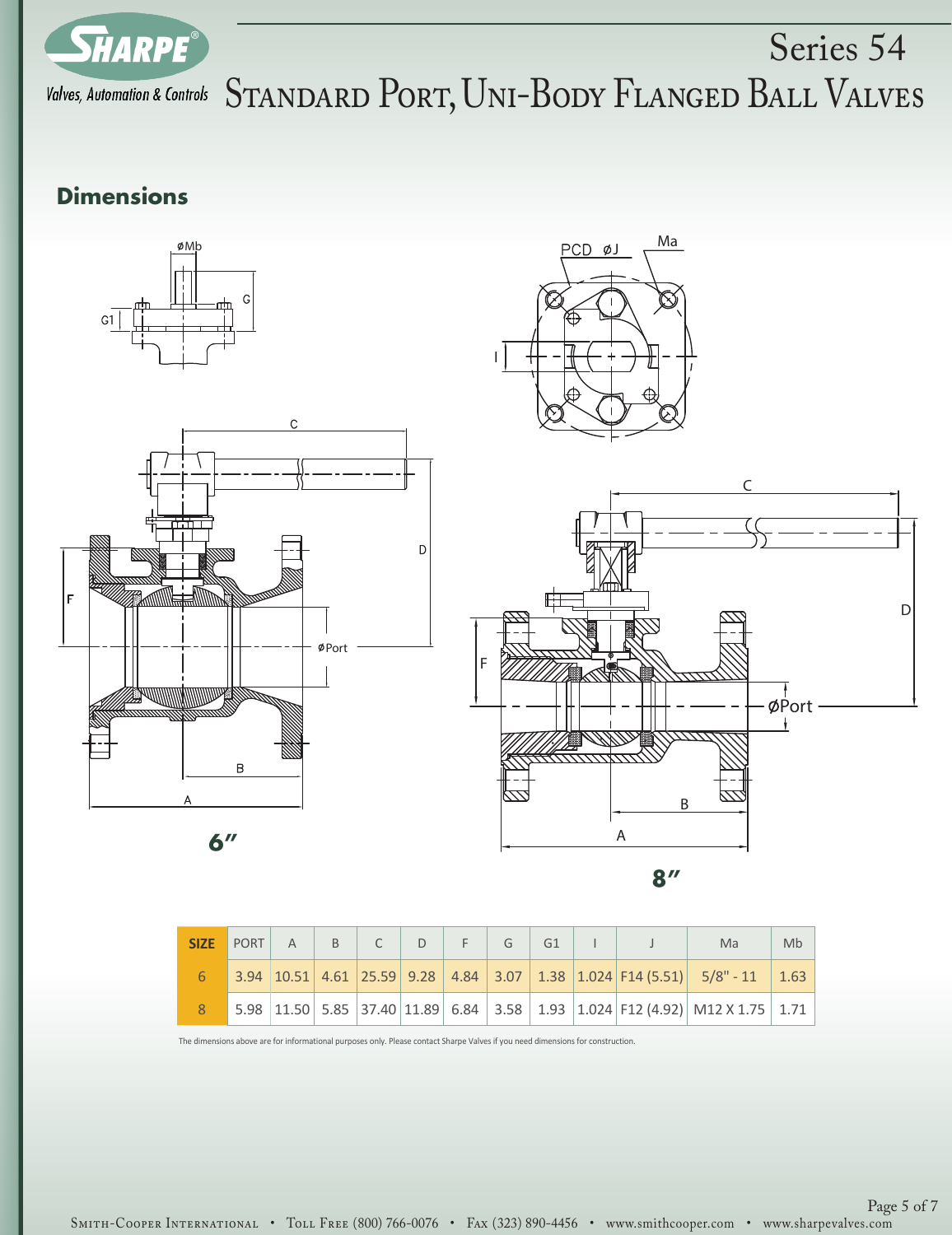

Series 54 Valves, Automation & Controls  $S$ TANDARD  $P$ ORT, UNI-BODY FLANGED BALL VALVES

## Seat Pressure -Temperature Rating



Note:

The maximum pressure/temperature ratings of the valve assemblies are limited to lowest of the body or seat material fitted. The valve body ratings are based on ASME B16.34 rating for materials.

The graphs are based on laboratory testing and our experience in field.

The seat ratings depend on the material, design, application and function.

#### **TFM RTFE M** - TFM® PTFE Dyneon® TFM PTFE is a second generation PTFE with improved chemical and heat resistant properties and stress recovery. Its temperature range is -100°F to 500°F (-73°C to 260°C) Color - white. **R** - Reinforced Polytetrafluoroethylene (RTFE). PTFE's mechanical properties are enhanced by adding 15% filler material to provide improved strength, stability and wear resistance. Its temperature range is from -320°F to 450°F (-196°C to 232°C). Color-off-white. **Sharpe Seat Materials**

Smith-Cooper International • Toll Free (800) 766-0076 • Fax (323) 890-4456 • www.smithcooper.com • www.sharpevalves.com Page 6 of 7